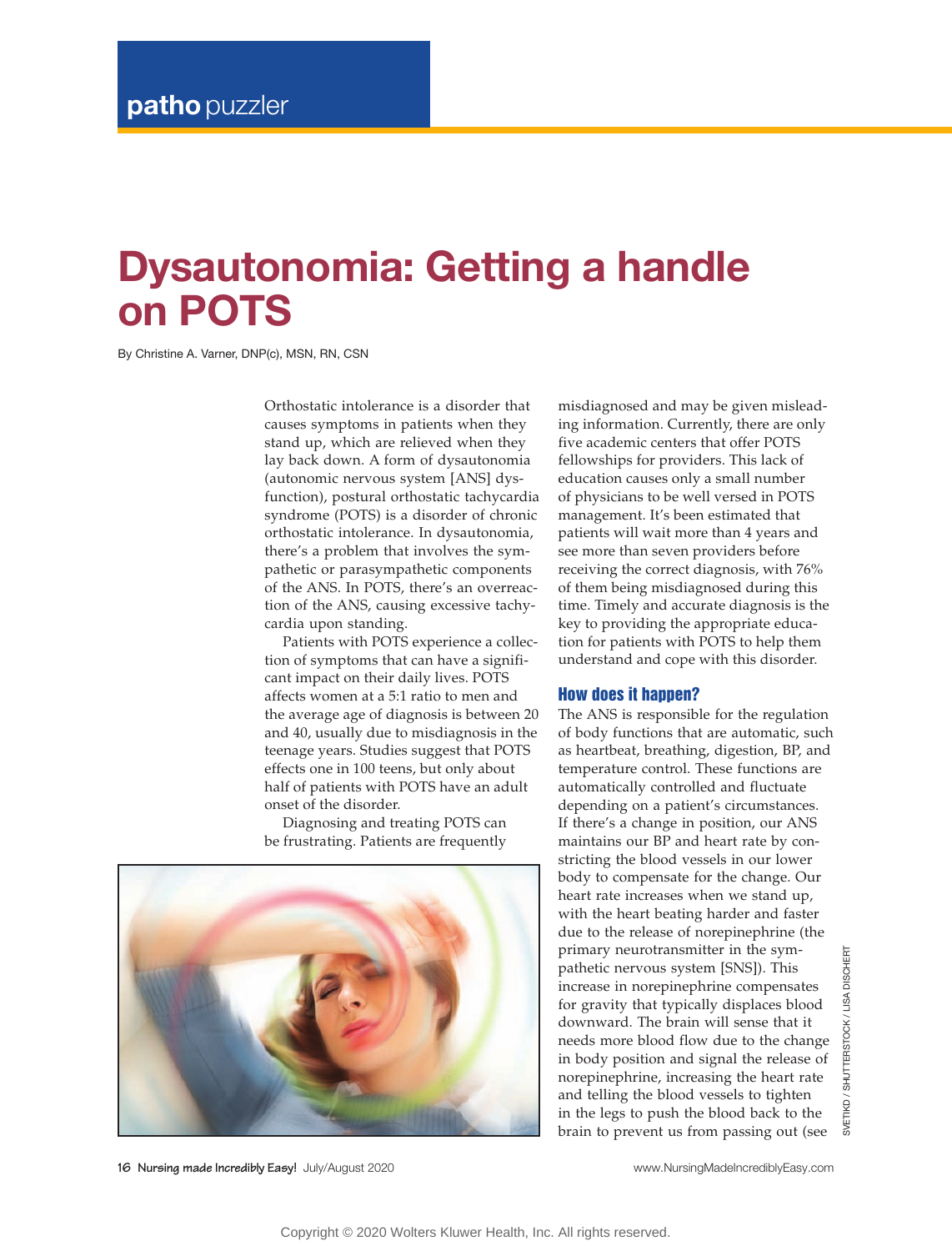*The orthostatic reflex*). It's estimated that about one-third of our total blood volume is in our abdomen, buttocks, and lower extremities when standing.

In POTS, this regulation of the ANS is abnormal. The blood will pool in the lower extremities, causing orthostatic intolerance. These patients have an exaggerated orthostatic tachycardic response, but they have an absence of orthostatic hypotension, which we normally think of in the case of hypovolemia. Patients with POTS will maintain or even increase their BP when standing. However, their heart rate increases too much, causing multiple symptoms that occur upon standing but improve when lying back down.

The literature suggests that dysautonomia is either disease-based or syndromic. Disease-based dysautonomia can affect the ANS either centrally, such as in Parkinson disease and multiple body system atrophy, or peripherally in the case of pure autonomic failure or in small fiber neuropathies (for example, with diabetes or other genetic, inflammatory, and immune system disorders). Syndromic dysautonomia includes POTS, reflex syncope, chronic fatigue syndrome, fibromyalgia, irritable bowel syndrome, gastroparesis, and interstitial cystitis.

Studies have shown that although POTS is considered a syndromic dysautonomia, about half of these patients also have small fiber neuropathy. There are different types of small fiber nerves, including sensory, sudomotor, and vasomotor. The small fiber vasomotor nerves help regulate blood vessel constriction. When these nerves are damaged, the blood vessels can't constrict. About half of patients with POTS have dysfunction of the sudomotor nerves, making this syndrome still not completely understood.

Some factors suggest that autoimmunity plays a role in POTS. The disorder occurs predominantly in female patients and those who have an increased rate of estrogen-dependent comorbidities. About



half of patients with POTS have a post viral onset, and mast cell abnormalities are known to occur in the early phases of many autoimmune diseases. Mast cell activation syndrome is an immunologic condition in which mast cells inappropriately release chemical mediators in excessive amounts. Common triggers include foods containing high levels of histamines, temperature extremes, exercise, exertion, stress, and hormone changes. It's important to stick to foods that haven't been fermented; fresh, unprocessed foods have the lowest levels of histamines (see *Histamine-rich foods to avoid*).

#### Primary or secondary

POTS has been classified as either primary or secondary. Primary subtypes include neuropathic POTS, hyperadrenergic POTS, and hypovolemic POTS.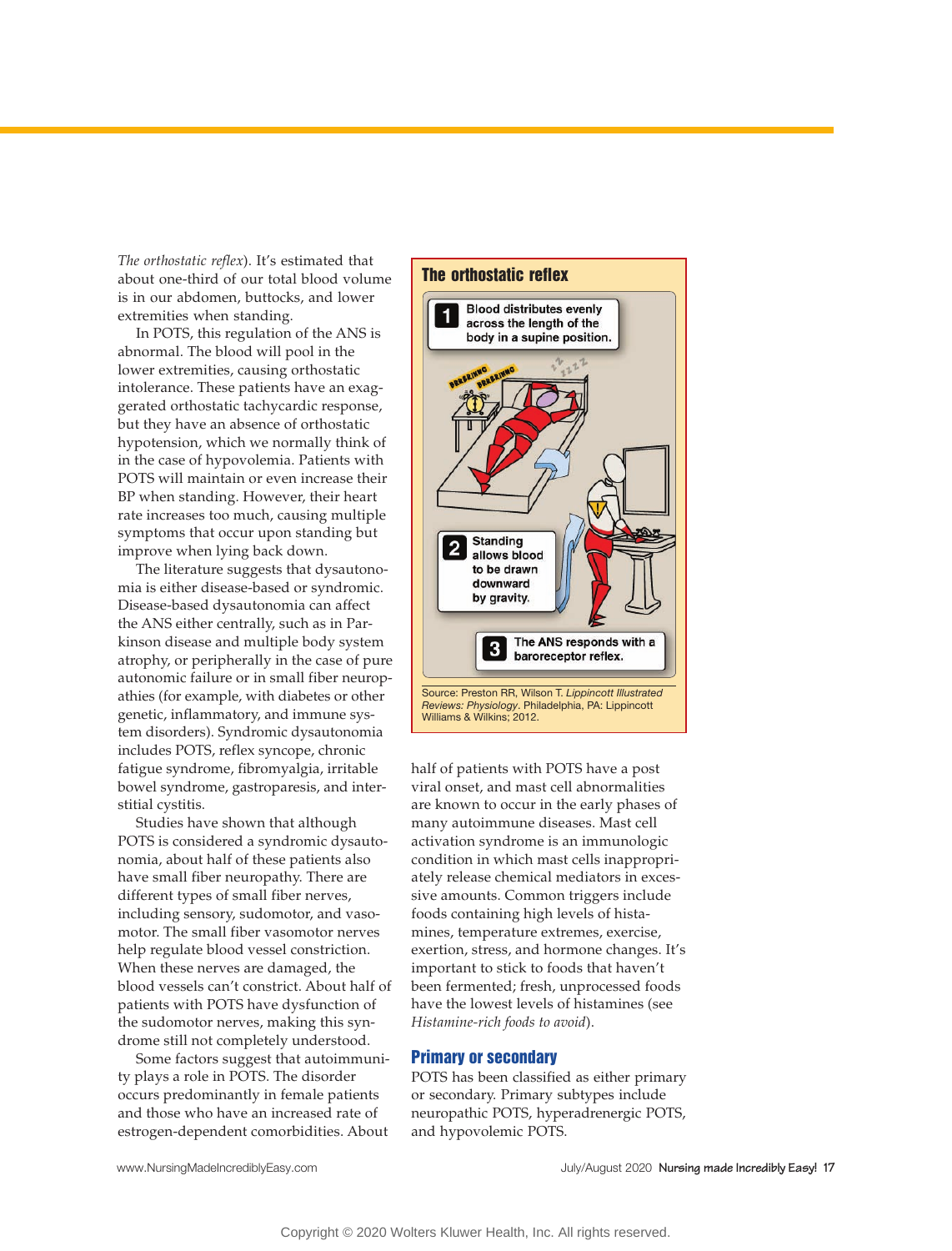Neuropathic POTS is associated with small fiber neuropathy. This peripheral denervation causes a less-than-normal norepinephrine release and less sympathetic activation in the lower extremities.

In hyperadrenergic POTS, there's excessive SNS activity and increased levels of norepinephrine. These patients may have a significant elevation in BP upon standing, suggesting that the baroreflex is impaired.

In hypovolemic POTS, the plasma and red blood cells (RBCs) are both low. The plasma volume is controlled by aldosterone and there may be a partial loss of sympathetic nerves in the kidneys, which may be the reason for low aldosterone.

All of these primary types have connections to the peripheral nervous system, including impaired volume control and irregular SNS activity.

Secondary POTS is related to another illness. Hypermobile Ehlers Danlos syndrome (hEDS) patients have been found to have more autonomic symptoms than other EDS types. In a few recent studies, it was found that 49% of hEDS patients were diagnosed with POTS and another 31% had orthostatic intolerance. Other diseases known to cause autonomic neuropathy and potentially secondary POTS include diabetes, Lyme disease, and autoimmune disorders such as lupus and Sjögren syndrome.

## Signs and symptoms

POTS is often considered an "invisible illness." Some of the more obvious

## Histamine-rich foods to avoid

- Smoked meats and those with high levels of preservatives. such as bacon, ham, and salami
- Pickled or canned foods, such as sauerkraut and kimchi
- Shellfish
- Eggplant
- Salted or canned fish, such as tuna or sardines
- Fermented grain in sourdough bread
- Nuts, such as peanuts, cashews, and walnuts
- Fermented soy products, such as miso and soy sauce
- Alcohol

signs include swollen lower limbs after upright activity or a delay in capillary refill. Patients may have acrocyanotic legs after being in a dependent position caused by small blood vessel constriction, decreased blood flow to the skin, and possibly abnormalities in nitric oxide activity that lead to the legs having a dark reddish-blue color. They may have livedo reticularis—a mottled reticulated vascular pattern described as a lacelike purple discoloration of the skin possibly due to blood vessel spasms or an abnormality of the circulation near the skin surface. Bier spots—a benign vascular abnormality characterized by white spots on the skin surrounded by pale halo erythema—may occur due to raised pressure caused by the small vein constriction.

Patients may experience cardiovascular symptoms, such as palpitations, shortness of breath, flushing, and lightheadedness or they may feel like they're going to pass out. They can have problems with gastrointestinal motility being either too fast, causing irritable bowel symptoms such as abdominal pain, cramping, and diarrhea, or too slow, with symptoms such as bloating, constipation, and even gastroparesis. They may be sensitive to heat or cold due to poor temperature regulation of the skin, resulting in increased or decreased sweating. Due to decreased cerebral perfusion, patients may have profound fatigue, brain fog, blurred vision, impaired memory, weakness, exercise intolerance, poor sleep quality, and migraines.

Gynecologic problems have also been noted in patients with POTS. Studies have shown that patients may experience endometriosis, uterine fibroids, ovarian cysts, and dysfunctional bleeding at a higher rate when compared with control patients.

As you can see, POTS presents with diverse symptoms that may limit a patient's ability to care for his or her family, work, or attend school.

**18 Nursing made Incredibly Easy!** July/August 2020 www.NursingMadeIncrediblyEasy.com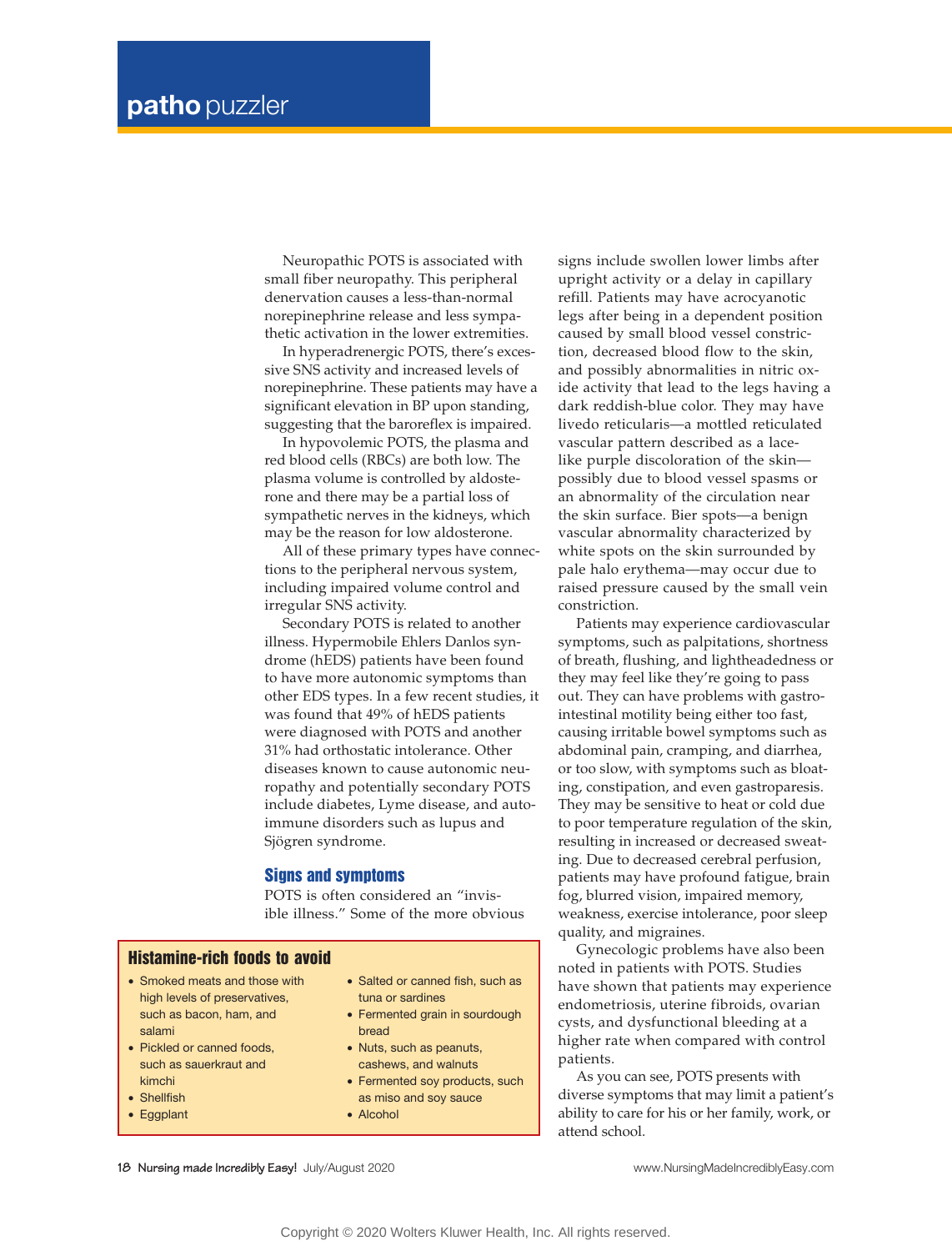# **Diagnosis**

The diagnostic criteria for POTs are as follows:

• heart rate increase of greater than or equal to 30 beats/minute from supine to standing within 10 minutes (greater than or equal to 40 beats/minute for ages 12 to 19) • the absence of orthostatic hypotension (defined as greater than or equal to a 20/10 mm Hg drop in BP within 3 min-

utes of standing) • symptoms of orthostatic intolerance last-

ing 6 months or more • symptoms exacerbated by standing and improved with recumbency

• absence of other overt causes of orthostatic symptoms or tachycardia.

Although several phenotypes of POTS have been found, it's important to keep in mind that these subtypes aren't distinct diagnoses but more characteristics of the syndrome. Many patients with POTS have several or all of these characteristics, and there's considerable subtype overlap. A simple test to categorize patients doesn't exist.

The tilt table test, which measures heart rate and BP during posture and position changes, is considered the gold standard of testing for POTS. Blood and urine tests can help rule out other causes that may mimic POTS. Blood volume studies to determine hemodynamic status and an autonomic breathing test to measure how the heart rate and BP respond during exercise may also assist in diagnosis. Lastly, a quantitative sudomotor axon reflex test is a thermoregulatory sweat test that can be used to determine if autonomic neuropathy exists.

#### Pharmacologic management

Currently, there are no FDA-approved treatments specifically for POTS. However, several medications can be used to decrease symptoms.

Blood volume expanders have been used with reasonable success in patients with POTS. Fludrocortisone is a mineralocorticoid that enhances renal sodium reabsorption in the distal tubules of the kidneys

to expand blood volume. Desmopressin and erythropoietin are also used to increase blood volume. Desmopressin has been shown to reduce tachycardia but may cause hyponatremia. Erythropoietin is used to increase RBC mass and may also stimulate vasoconstriction in patients with POTS. Outside of the potential vascular complications, such as stroke and myocardial infarction, erythropoietin is costly and requires injection, which makes its use less attractive. Intermittent I.V. saline infusion is another option, but again involves cannulation and infusion, making it cumbersome for patients. It may be effective with acute symptoms to prevent hospitalization.

Vasoconstrictors such as midodrine may improve venous return and decrease reflex tachycardia. Octreotide is a somatostatin analog that works by causing vasoconstriction in mainly the splanchnic circulation. It may help maintain venous return in patients with POTS when standing, as well as prevent the compensatory increase in heart rate.

The beta-blocker propranolol is helpful in lower doses for symptom control by decreasing the heart rate and reducing acute symptoms. However, adverse reactions of beta-blockers include an increase in fatigue and dizziness. A less-is-more approach is better tolerated by patients with POTS.

The use of the extended-cycle birth control pill ethinyl estradiol and levonorgestrel has shown promise in teenagers with gynecologic comorbidities by limiting their periods and estrogen fluctuation to just four times a year.

### Nonpharmacologic management

Several treatment measures exist to manage POTS without medication, such as increasing fluid intake to 2 to 3 L/day of nonsugary, caffeine-free drinks. Increasing salt intake to an average of 10 g/day is also helpful because many patients have low urinary sodium levels. Salt and fluid will increase circulatory volume and BP.